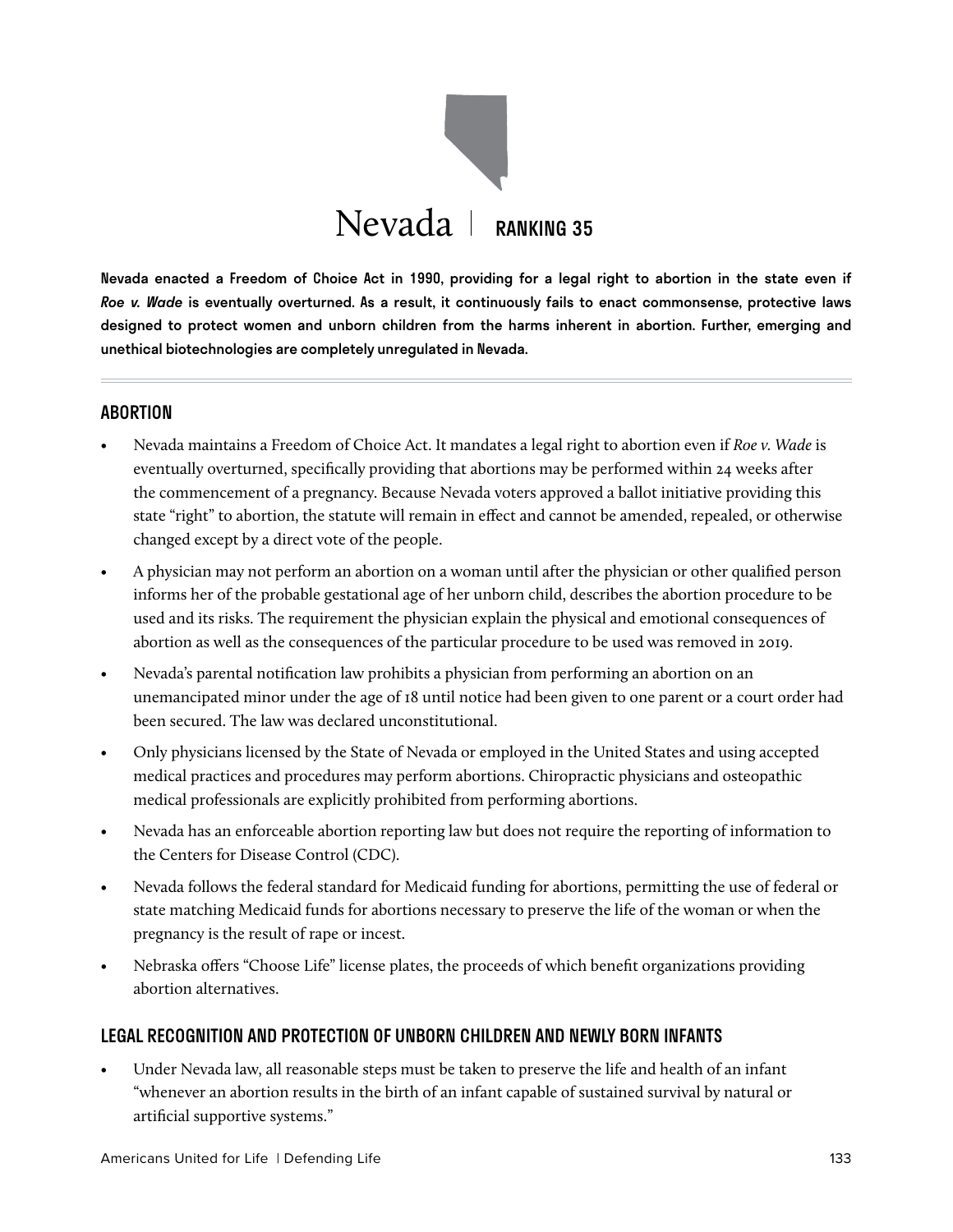- Nevada criminal law defines the killing of an unborn child after "quickening" (discernible movement in the womb) as a form of homicide.
- It allows a wrongful death (civil) action when a viable unborn child is killed through a negligent or criminal act.
- Nevada defines substance abuse during pregnancy as "child abuse" under civil child welfare statutes.

## BIOETHICS LAWS

- Nevada does not ban human cloning, destructive embryo research, or fetal experimentation, nor does it promote ethical forms of research.
- It does not regulate assisted reproductive technologies or human egg harvesting.
- In 2013, Nevada enacted a measure permitting gestational surrogacy.

## PATIENT PROTECTION LAWS

• The legal status of suicide by physician in Nevada is undetermined. It has not enacted a specific statute prohibiting suicide by physician, and it does not recognize common law crimes (including suicide by physician). Further, there is no judicial decision stating whether suicide by physician is a form of homicide under Nevada's general homicide laws.

## HEALTHCARE FREEDOM OF CONSCIENCE

#### PARTICIPATION IN ABORTION AND CONTRACEPTION

- Except in a medical emergency, an employer may not require a nurse, nursing assistant, or other employee to participate directly in the performance of an abortion if that person has previously signed and provided a written statement indicating a religious, moral, or ethical basis for conscientiously objecting to participation in abortions.
- Except in a medical emergency, a private hospital or licensed medical facility is not required to permit the use of its facilities for the performance of an abortion.
- Health plans providing prescription coverage must provide coverage for contraception. A conscience exemption applies to certain insurers affiliated with religious organizations.

#### PARTICIPATION IN RESEARCH HARMFUL TO HUMAN LIFE

• Nevada currently provides no protection for the rights of healthcare providers who conscientiously object to participation in human cloning, destructive embryo research, and other forms of medical research that violate a provider's moral or religious beliefs.

## WHAT HAPPENS AFTER *ROE* IS OVERTURNED?

• Abortion will be legal throughout pregnancy.